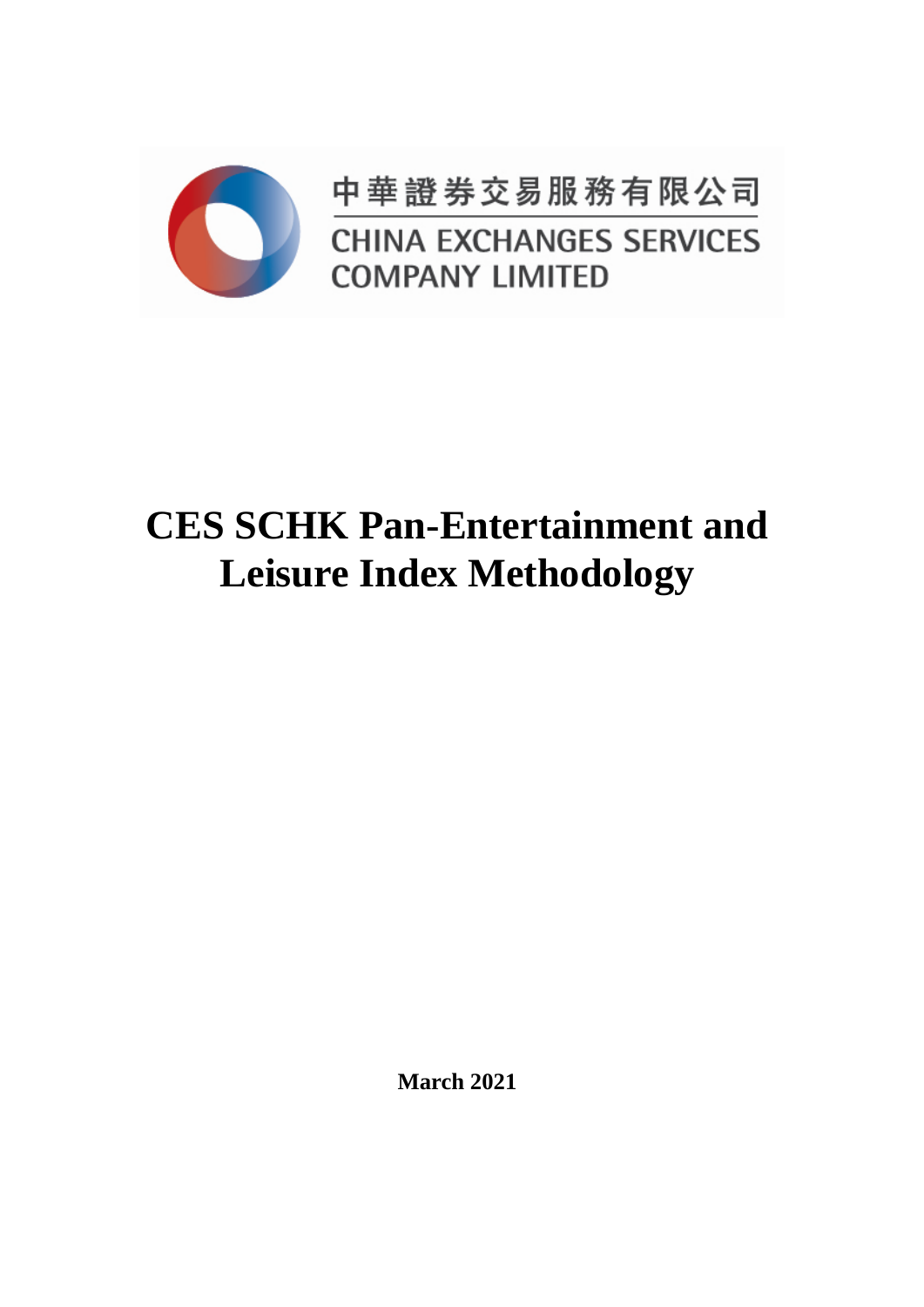

## **Contents**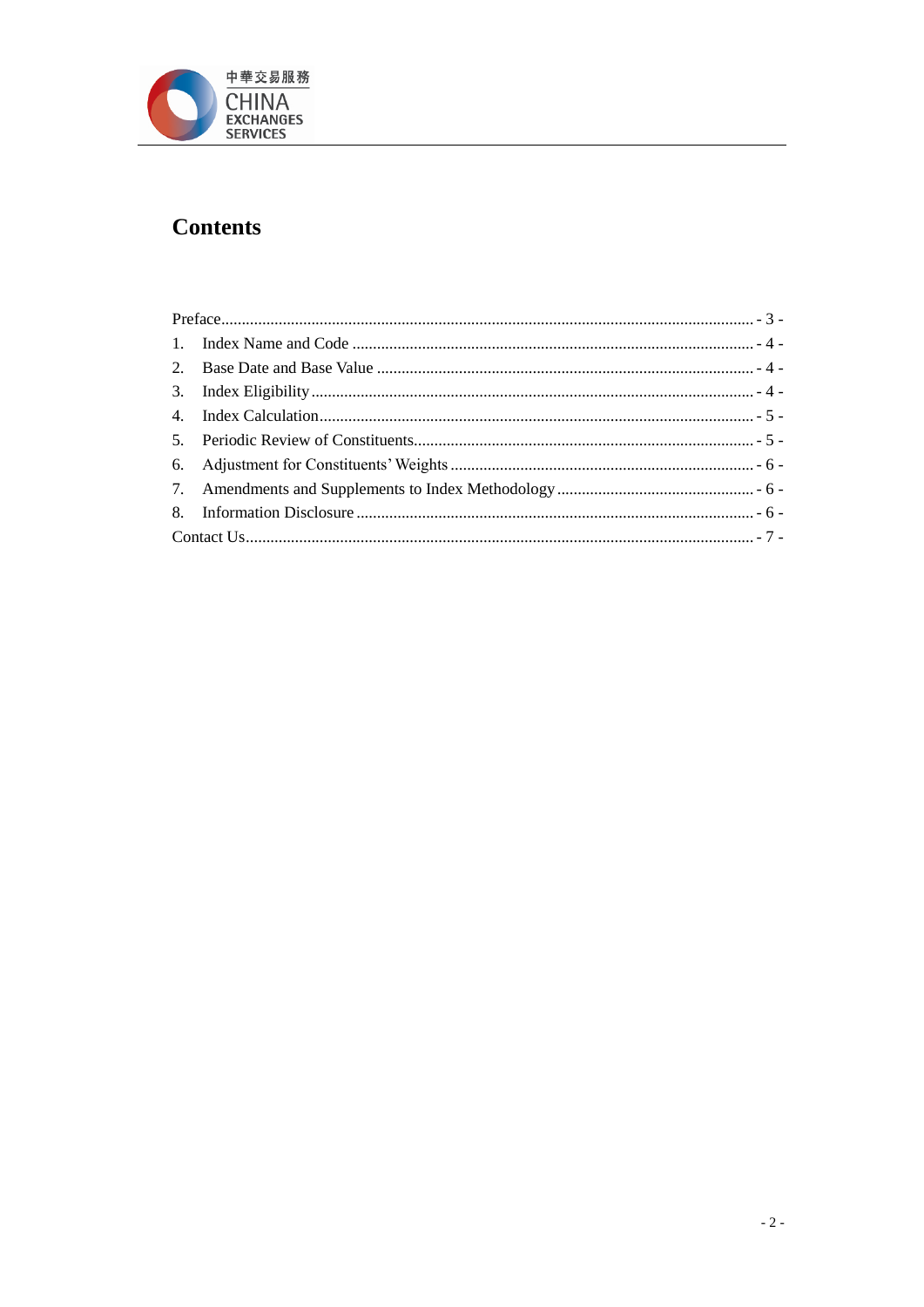

## <span id="page-2-0"></span>**Preface**

l

China Exchanges Services Company Ltd. (CESC) has appointed Shenzhen Securities Information Co., Ltd. (SSIC) for index calculation, maintenance and dissemination. The index methodology is developed by mutual agreement between CESC and SSIC.

The CES SCHK Pan-Entertainment and Leisure Index (CES SCHK E&L) is a price return index, aims to capture the performance of leading companies in the

entertainment and leisure industries and eligible for "Southbound Trading under Stock Connect".

| Index Name             | Launch Date                   | Constituents                                                                                                                                                                                    |
|------------------------|-------------------------------|-------------------------------------------------------------------------------------------------------------------------------------------------------------------------------------------------|
| <b>CES SCHK</b><br>E&L | $16 - 07 - 2018$ <sup>1</sup> | Consists of securities listed on the Main Board of<br><b>SEHK</b> and eligible for Southbound Trading<br>under Stock Connect, and engaged primarily in<br>entertainment and leisure industries. |

<sup>&</sup>lt;sup>1</sup> The CES High Yield is calculated on real-time basis starting from 31 March 2021.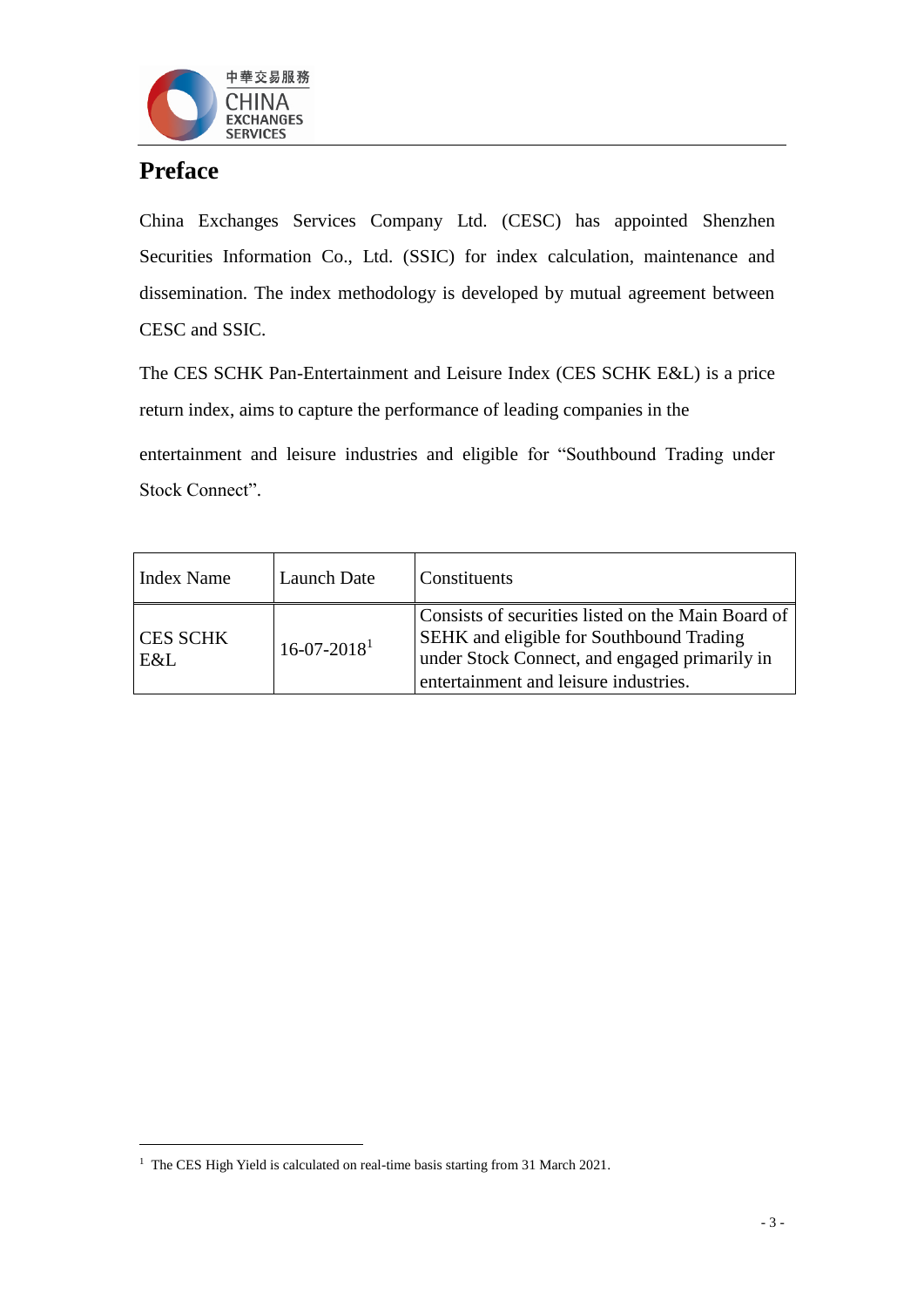

# <span id="page-3-0"></span>**1. Index Name and Code**

| <b>Index Name</b>                                                   | Abbreviation               | <b>Index Currency</b> | Index Code     |
|---------------------------------------------------------------------|----------------------------|-----------------------|----------------|
| <b>CES SCHK Pan-Entertainment</b><br>and leisure Index              | <b>CES SCHK E&amp;L</b>    | <b>HKD</b>            | <b>CESFHY</b>  |
| <b>CES SCHK Pan-Entertainment</b><br>and leisure Total Return Index | <b>CES SCHK E&amp;L TR</b> | l hkd                 | <b>PELHKDG</b> |

## <span id="page-3-1"></span>**2. Base Date and Base Value**

The base date is December 30, 2011. The base value is 2000.

## <span id="page-3-2"></span>**3. Index Eligibility**

#### 3.1 Index Universe

The index universe for CES SCHK E&L is comprised of Stocks listed on the Main Board of SEHK and eligible for Southbound Trading under Stock Connect.

The lists of eligible securities for the "Southbound Trading under Stock Connect" will be updated from time to time with advance notices published by Shanghai Stock Exchange (SSE) and Shenzhen Stock Exchange (SZSE).

### 3.2 Selection Criteria

The constituents are selected as follows:

- □ **Sector Screen.** Securities engaged primarily in entertainment and leisure industries: companies which are the owners or operators of media services, hotel services, catering services, recreation facility, online social platform, digital games and sports products.
- □ **Size Screen.** Following above screens, the top 30 securities ranked by average daily market value^ are chosen for inclusion in the index.

 $\wedge$  The average daily market value during the most recent six months.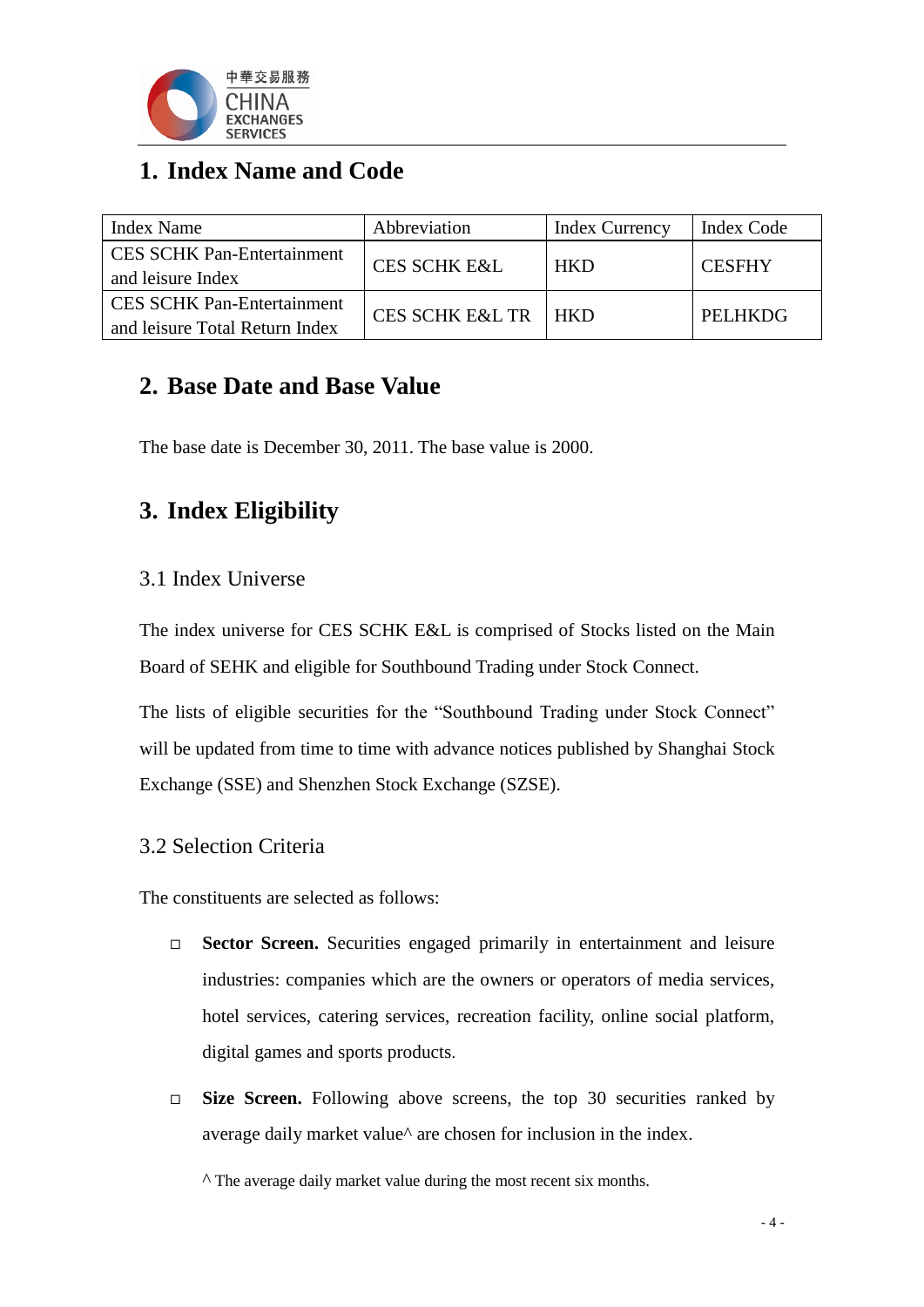

## <span id="page-4-0"></span>**4. Index Calculation**

The indices are calculated according to the Paasche weighted method, real-time calculation is carried out daily according to the following formula:

real time index

 $=$  last trading day closing index

×  $\Sigma$  (constituent's real time stock price  $\times$  No. of shares  $\times$  adjustment factor)  $\Sigma$  (constituent's last trading day closing price  $\times$  No. of shares  $\times$  adjustment factor)

For adjustment method of No. of shares, please refer to *Index Calculation and Maintenance Methodology*. For adjustment factor, please refer to '6.Adjustment for Constituents' Weights'.

## <span id="page-4-1"></span>**5. Periodic Review of Constituents**

#### 5.1 Periodic Review

The indices are reviewed semi-annually. Periodic reviews are implemented on the next trading day after market closing of the second Friday in June and December each year. Announcements of periodic reviews are published two weeks before implementation.

After new constituents are determined, remaining stocks will be ranked by factor weight in descending order and 5% of the total number of index constituents will be selected as reserved stocks.

#### 5.2 Ongoing Adjustment

If a constituent is subject to suspension of listing, delisting or no longer eligible for Southbound Trading under Stock Connect, it will be removal from the index, and the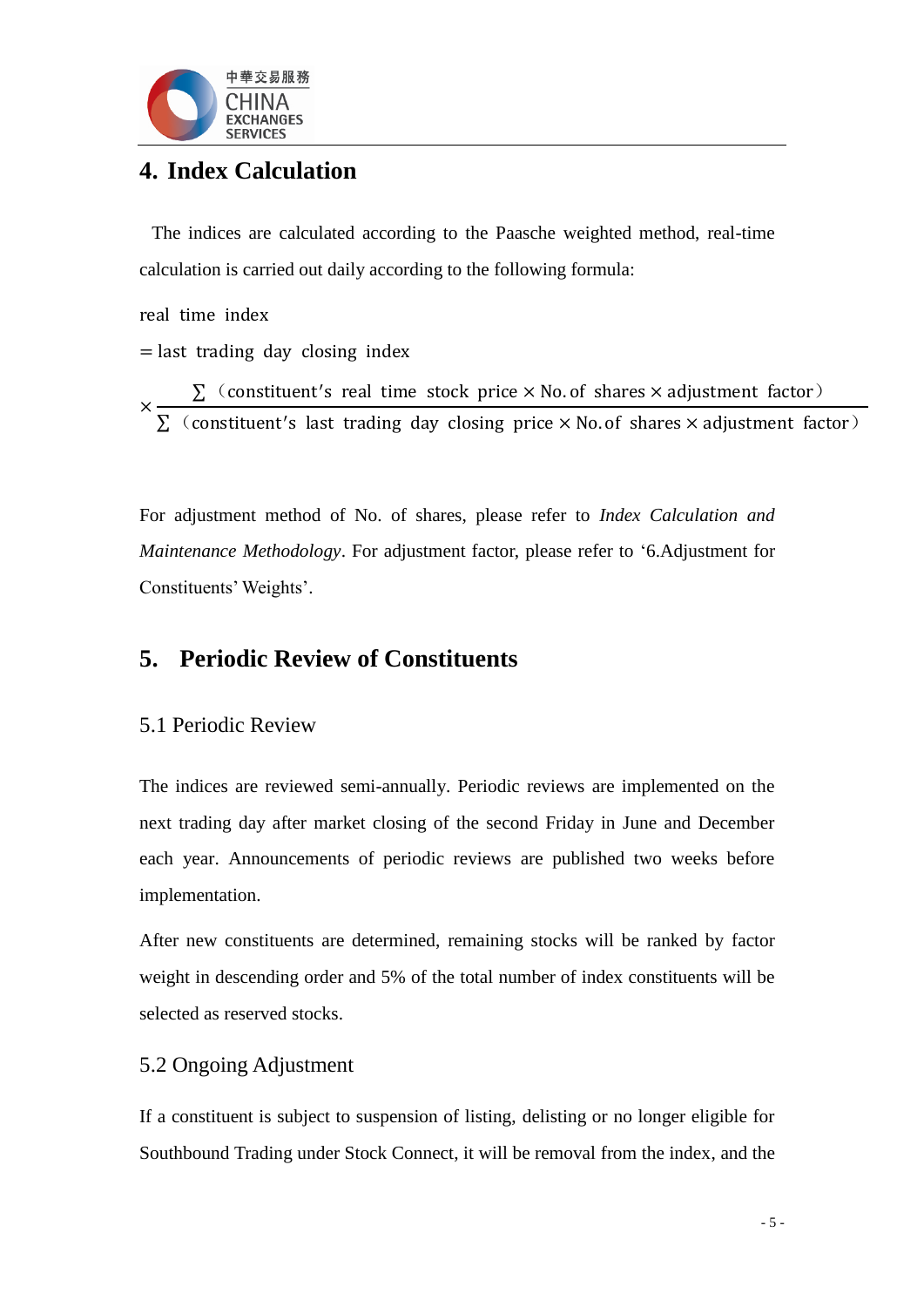

top-ranking stock in the reserve list shall be added into the index accordingly.

## <span id="page-5-0"></span>**6. Adjustment for Constituents' Weights**

In index calculation, the adjustment factor is designed to set the weight of individual constituent no more than 10% in each period review.

The adjustment factor is recalculated twice a year and implemented in periodic reviews. The adjustment factor generally remains constant before next periodic review.

## <span id="page-5-1"></span>**7. Amendments and Supplements to Index Methodology**

In response to market development and clients' feedback, CESC and SSIC will amend or supplement the Index Methodology from time to time as appropriate. Proposed changes will be announced to the market prior to implementation.

## <span id="page-5-2"></span>**8. Information Disclosure**

To maintain the objectiveness, independence and authority of the index, CESC has adopted a stringent information disclosure policy to ensure transparency, openness and fairness.

- Any personnel of CESC and SSIC are forbidden to divulge any information to any third party, including private media interviews before such information is disclosed to the public.
- $\Box$  Media used for information disclosure includes but not limited to website of CESC and SSIC.